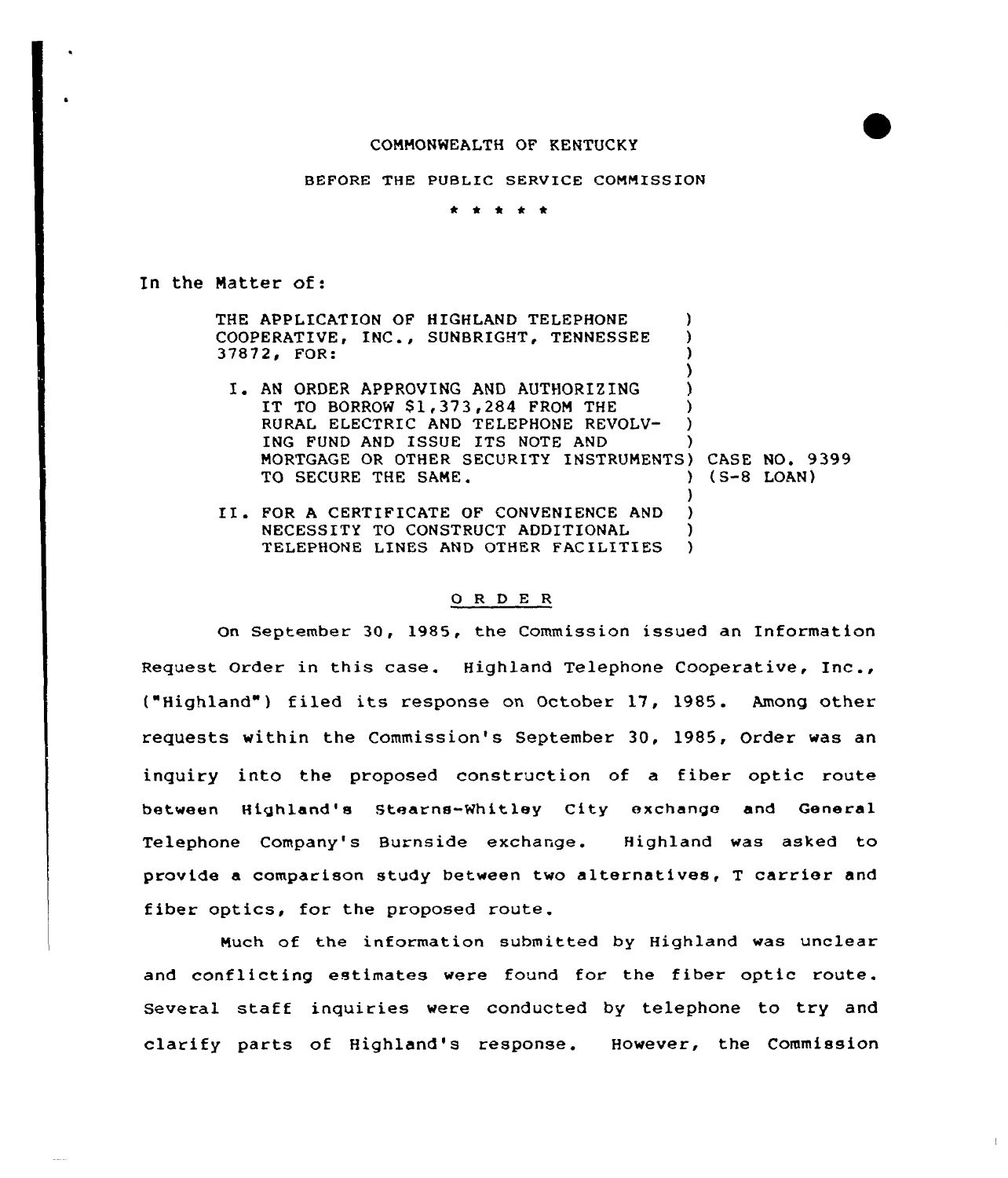finds that in order to solidify the record in this case, an additional information request is necessary.

IT IS THEREFORE ORDERED that Highland shall file an original and 10 copies of the information requested in this Order within 20 days from the date of this Order.

Concerning the proposed toll route between Stearns-Whitley and General Telephone at Burnside:

> (1) The latest cost estimates filed with the Commission show estimated costs as follows:

> > Fiber optics ("FO") \$151,610

| T Carrier         | 77,350   |
|-------------------|----------|
| <b>Difference</b> | \$74,260 |

Have these estimates been revised since the October 17, 1985, response? If so, state those changes or revisions along with detailed explanations.

- (2) Would there be any additional multiplexing equipment necessary to implement the <sup>T</sup> carrier system?
- (3) In the information request response on October 17, 1985, <sup>a</sup> letter signed by Mr. John Sam James was attached as applicant's Exhibit 6. The letter was dated January 11, 1984. What is Mr. John Sam James' position and with whom is he employed?
	- (a) In the letter, Exhibit 6, it was stated, "Although "T" screen cable is approximately 812,000 less than fiber other factors should be considered." According to the current record (if not altered by

 $-2-$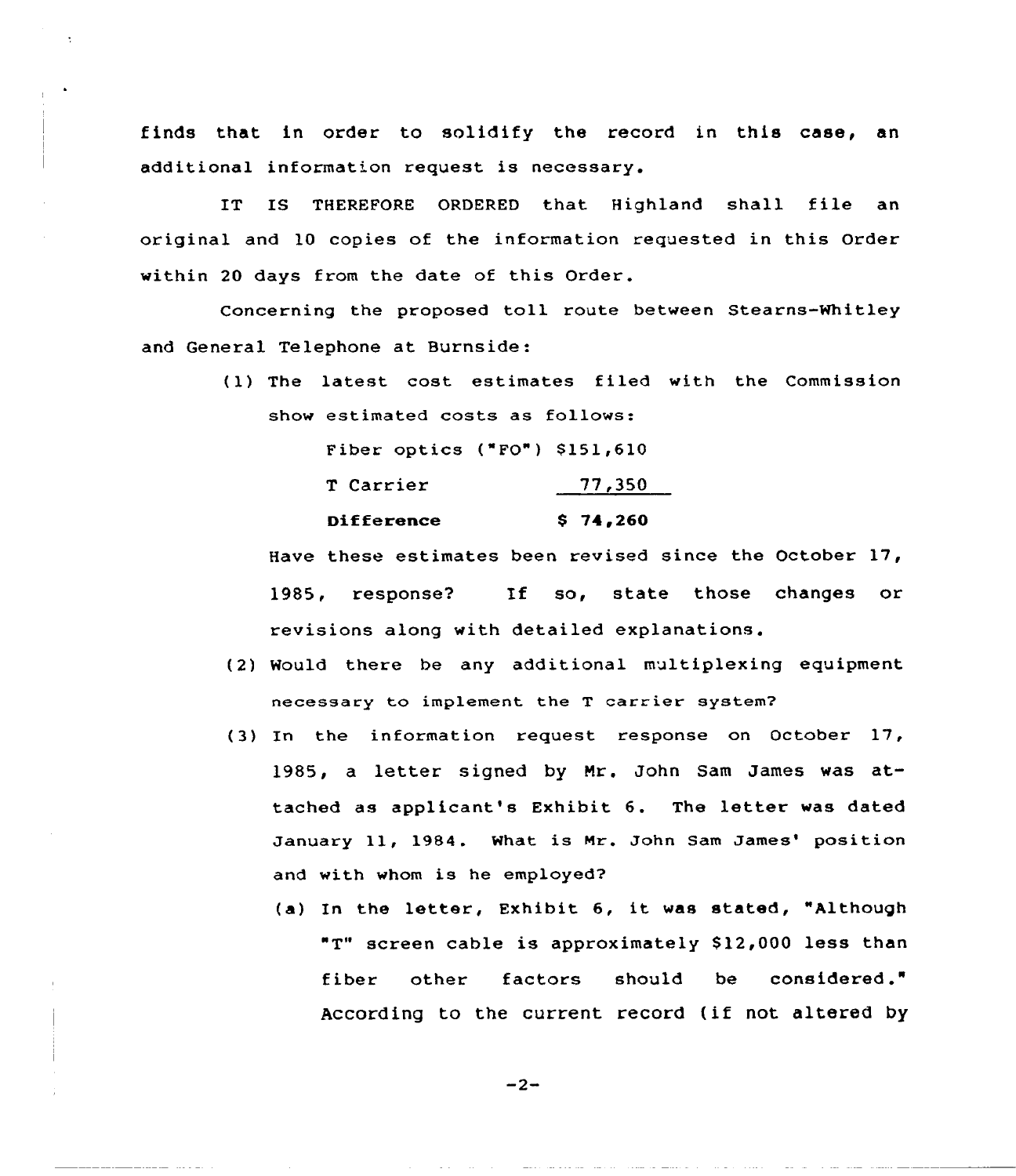a response to  $#1$ ) the difference between T carrier and fiber is now \$74,260.

Are these other factors: less maintenance, less cost to build to ultimate capacity, and fiber being less conductive to lightning?

Are there any factors other than the above that should be considered?

- (b) Since the difference between fiber and <sup>T</sup> carrier is now some 6 times greater than the original estimate (\$74,000 difference vs. \$ 12,000 difference), is the use of fiber still justified and the additional cost still offset by those benefits in (a)?
- (4) Again with reference to Exhibit <sup>6</sup> of the October 17, 1985, response to the Commission's Order: By "5 systems" and "8 systems" does this imply <sup>5</sup> times and 8 times the present capacity required? Explain.
- (5) Show how the values in {4) were computed, include all assumptions pertaining to transmission rates, cable size, and projected capacity needs for the <sup>T</sup> Carrier and FO systems?
- (6) Show how the ultimate capacity for the <sup>T</sup> carrier was calculated to arrive at ll systems? Show how the ultimate capacity for the PO was calculated to arrive at a minimum 28 systems'? What will be the transmission rate of the FO system?
- (7) What modifications are necessary to build each alternative to ultimate capacity? Show how the estimates of

 $-3-$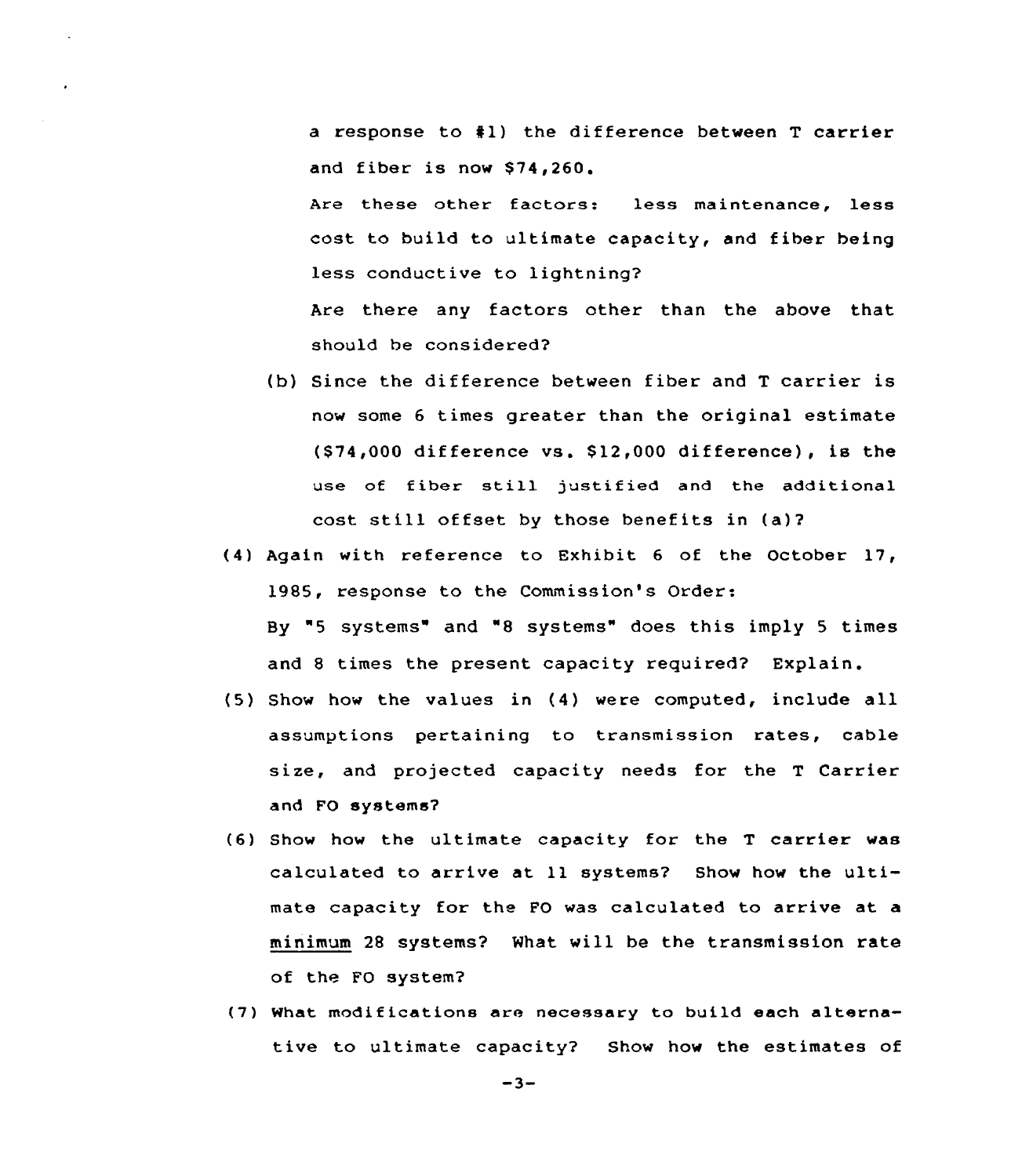\$ 15,000 for <sup>T</sup> carrier and S6,000 for FO were calculated?

- (8) Could you state some of the maintenance savings of FO vs. <sup>T</sup> carrier? Quantify your response for a period over <sup>5</sup> years? 10 years? 20 years?
- (9) <sup>A</sup> letter dated October 24, 1985, from Cottrell and House, Inc., signed by Robert N. DiSalvo implies that General Telephone approached Highland requesting them to pursue the use of FO for the proposed route. In Nr. John Sam James' letter, it states that "it is our opinion that fiber should be considered for this route, providing General Telephone vill concur in the use of single mode fiber optics." Who initiated the use of fiber for the proposed route? Why?
	- (a) What are the qualitative and quantitative benefits to (1) Highland and (2) General Telephone in choosing FO over the <sup>T</sup> carrier system?
	- (b) What system modifications are necessary at the Highland/General interface if PO is chosen7 If <sup>T</sup> carrier is chosen? Who pays the additional costs?
- (10) Mr. DiSalvo's letter states that although FO vas more expensive, the choice was made due to:
	- (a) the availability to accommodate future growth without major future additions,
	- (b) less maintenance costs, and
	- (c) FO is less conductive to lightning.

 $-4-$